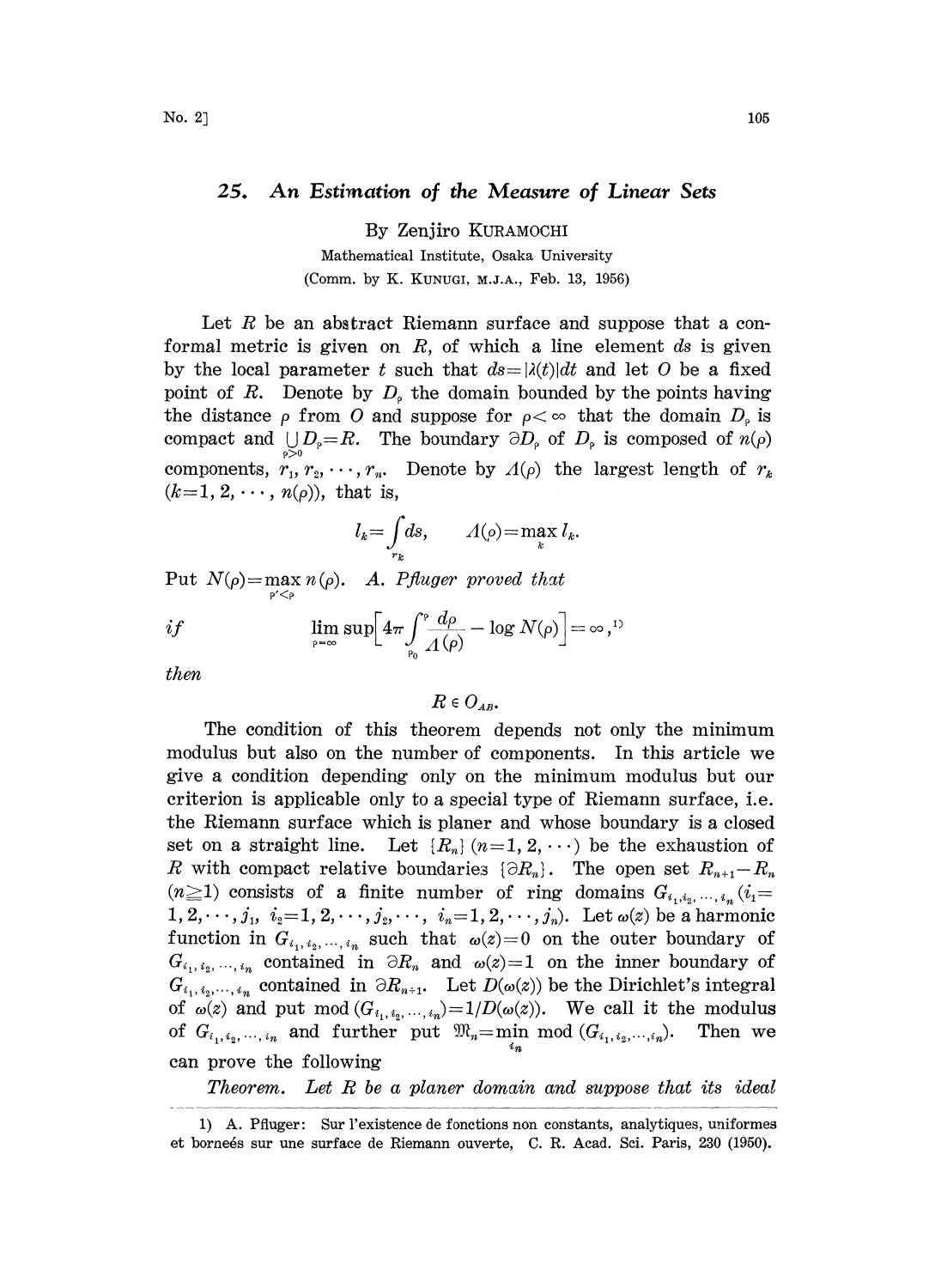106 Z. KURAMOCHI [Vol. 32,

 $boundary$  lies on the real axis. If every boundary component of  $G_{i_1,i_2,\ldots,i_n}$  is convex and

$$
\sum_{n=1}^{\infty} e^{-\frac{\pi^2}{2h_n}} = \infty,
$$

then the boundary  $F$  of  $R$  is a set of linear measure zero. In the other words this means  $R \in O_{AB}$ .

Let  $G$  be a simply connected domain whose boundary is the set E of the union of two closed intervals  $\lceil \infty, -1 \rceil$  and  $\lceil 1, \infty \rceil$  and let  $\bigcup S_i$  be a closed set, on the real axis, consisting of a finite number of segments  $S_i$   $(i=1, 2, \dots, n)$  in an open interval  $(-1, 1)$ . Denote by  $(G, \bigcup S_i)$  the ring domain whose outer boundary is E and the inner boundary is  $\bigcup S_i$ . We call it A-type ring. Let  $U(z)$  be a bounded positive harmonic function in  $(G, \bigcup S_i)$  such that  $U(z)=1$  on  $\bigcup S_i$ and  $U(z)=0$  on E. Let  $G(z, p)$  be the Green's function of G with pole at p. To observe the behaviour of the normal derivative of  $U(z)$ at  $\bigcup S_i$ , we consider the Riemann surface constructed as follows: let  $(G, \overline{y}, \overline{S_i})$  be the same ring as  $(G, \overline{y}, S_i)$  and connect  $(G, \overline{y}, \overline{S_i})$  and  $(G, \bigcup S_i)$  crosswise on  $\bigcup S_i$ . Then we obtain a two-sheeted Riemann surface R whose boundary components are  $\Gamma_1$  and  $\Gamma_2$  on E. Let  $w(z)$  be a harmonic function in R such that  $w(z)=0$  on  $\Gamma_1$  and  $w(z)=2$  on  $\Gamma_z$ . Then  $w(z)=U(z)$ . Hence  $\left|\frac{\partial U(z)}{\partial n}\right|<0\left(\frac{1}{\sqrt{r}}\right)$  in the neighbourhood of end points of  $\bigcup S_i$ , where r is the distance between the set of end points of  $\bigcup S_i$  and z. Therefore, we have by Green's formula

$$
U(p) = \frac{1}{2\pi} \int\limits_{\mathbb{U} S_i} G(z, p) \frac{\partial U(z)}{\partial n} ds,
$$

where the integration is taken over two sides of  $\bigcup S_i$ . Because  $U(z)$  $=1$  on  $\bigcup_i S_i$  and  $\frac{\partial G(z, p)}{\partial n}$  is continuous and  $\frac{\partial G(z, p)}{\partial n}$  has the same absolute values and opposite signature on two sides of  $\bigcup S_i$ .

In order to study the case when the measure of  $\bigcup S_i$  of an A-type ring with given modulus is maximal, we consider rings as follows: let  $S_i^+$  or  $S_i^-$  be the set of points contained in  $S_i$  and lying on the positive or negative real axis and denote by  $m^+(z)$  or  $m^-(z)$  the linear measure of  $\bigcup_i S_i^+$  or  $\bigcup_i S_i^-$  contained in the interval  $(0, z)$ or  $(z, 0)$ . Put  $m(z)=m^+(z)$  or  $-m^-(z)$  according to  $z\geq 0$  or  $0< z$ . Then  $m(z)$  does not increase or decrease on the complementary set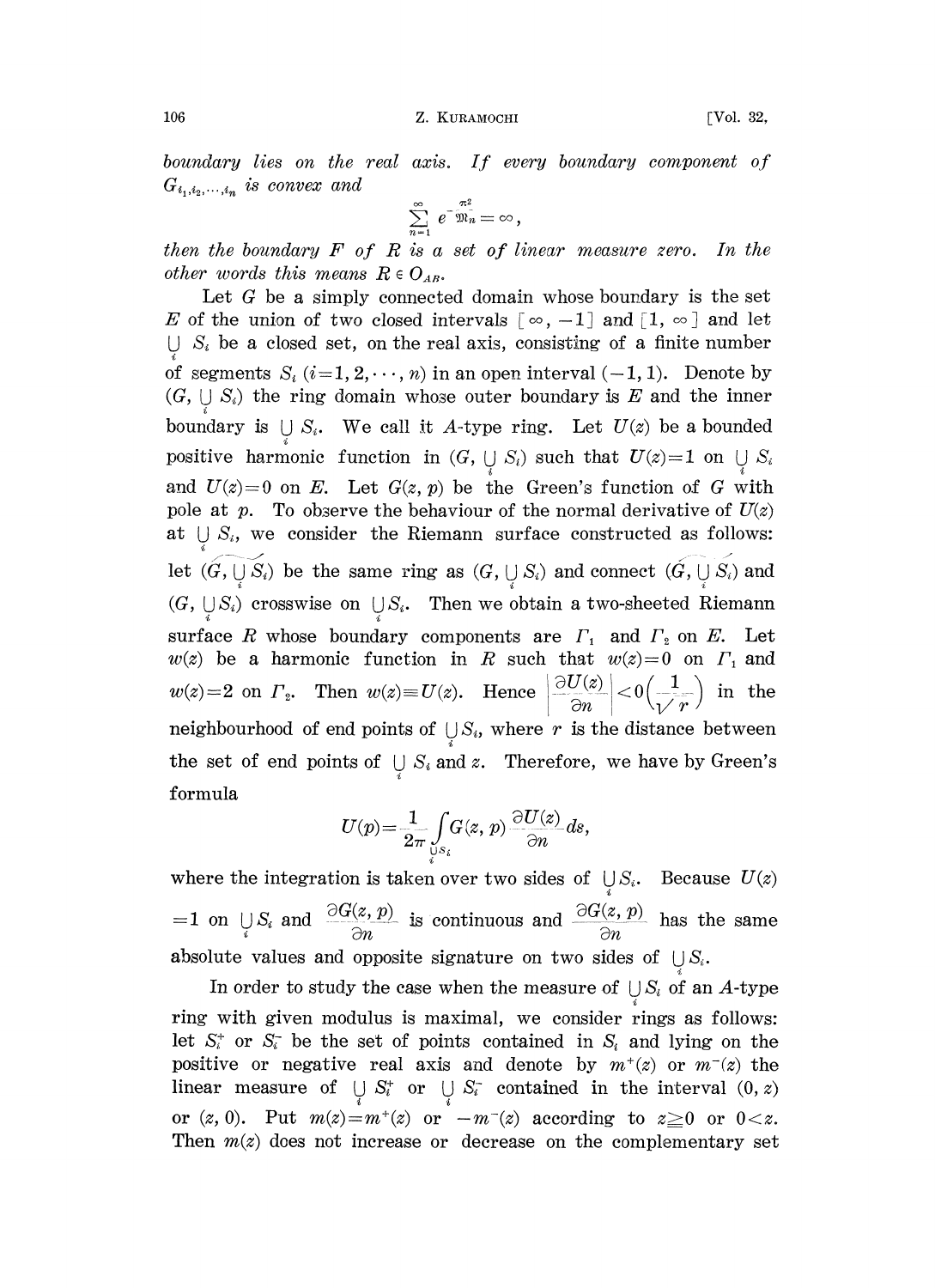of  $\bigcup_i S_i$  with respect to the interval  $(-1, 1)$ . Let S' be the image of  $\bigcup S_i$  by  $m(z)$  (-1<z<1). Then S' is a closed interval in (-1, 1). By definition, we have the following:

If  $z_1 \geq z_2 \geq 0$ ,  $m(z_1) \geq m(z_2)$ ,  $z_i \geq m(z_i)(i=1,2)$  and  $|z_1-z_2| \geq |m(z_1)-m(z_2)|$ . If  $z_1 \leq z_2 < 0$ ,  $m(z_1) \leq m(z_2)$ ,  $z_i \leq m(z_i)$  ( $i=1,2$ ) and  $|z_1-z_2| \geq |m(z_1)-m(z_2)|$ . If  $z_1 \ge 0 > z_2$ ,  $m(z_1) \ge m(z_2)$ ,  $z_1 \ge m(z_1) \ge m(z_2) \ge z_2$  and  $|z_1 - z_2| \ge |m(z_1) - m(z_2)|$ .

Next, we consider the function  $f(z) = \frac{z-\alpha}{z-\alpha}$  by which G is  $-\alpha z+1$ invariant and  $f(x)=0$ . Then we have by brief computation

$$
\left|\frac{z_1-z_2}{-z_1z_2+1}\right| \geq \left|\frac{m(z_1)-m(z_2)}{-m(z_1)m(z_2)+1}\right|.
$$
  
Hence 
$$
G(z_1, z_2) \leq G(m(z_1), m(z_2))
$$
 (1)

for every pair of  $z_1$  and  $z_2$  in  $(-1, 1)$ . We consider the ring domain  $(G, S')$  whose outer boundary is  $E$  and the inner boundary is S'. Since  $\frac{\partial U(z)}{\partial n}$  (>0) is continuous on  $\bigcup_i S_i$ except at end points of  $\bigcup_i S_i$  where  $\frac{\partial U(z)}{\partial n} < 0 \left( \frac{1}{\sqrt{n}} \right)$ , we can construct a positive harmonic function  $\tilde{U}(z)$  in  $(G', S)$  such that  $\tilde{U}(z)=0$ on E and  $\frac{\partial U(m(z))}{\partial n} = \frac{\partial U(z)}{\partial n}$  on S'. Then we have by (1) and by Green's formula

$$
U(p) = \frac{1}{2\pi} \int_{\underset{i}{\cup}S_{i}} G(z, p) \frac{\partial U(z)}{\partial n} ds \le \frac{1}{2\pi} \int_{s'} G(m(z), m(p)) \frac{\partial \widetilde{U}(m(z))}{\partial n} ds
$$

$$
= \widetilde{U}(m(p)) \tag{2}
$$

because  $\widetilde{U}(z+iy)=\widetilde{U}(z-iy)$ . Hence  $H\supset S'$ , where H is the domain in which  $\tilde{U}(z) \geq 1$ . Now the Dirichlet's integrals are

$$
\begin{split} D\left( U(z) \right) = & \int\limits_{Q \in \mathcal{S}_i} \frac{\partial U(z)}{\partial n} \, ds = \int\limits_{E} \frac{\partial U(z)}{\partial n} \, ds = \int\limits_{S'} \frac{\partial \widetilde{U}(z)}{\partial n} \, ds = \int\limits_{E} \frac{\partial \widetilde{U}(z)}{\partial n} \, ds \\ D\left( \widetilde{U}(z) \right) = & \int\limits_{Q \in \mathcal{A}} \frac{\partial \widetilde{U}(z)}{\partial n} \, ds = \int \frac{\partial U(z)}{\partial n} \, ds = & \int\limits_{Q \in \mathcal{Y}_{S_i}} \frac{\partial U(z)}{\partial n} \, ds = & \int\limits_{Q \in \mathcal{Y}_{S_i}} \frac{\partial U(z)}{\partial n} \, ds = & \int\limits_{Q \in \mathcal{Y}_{S_i}} \frac{\partial U(z)}{\partial n} \, ds = & \int\limits_{Q \in \mathcal{Y}_{S_i}} \frac{\partial U(z)}{\partial n} \, ds = & \int\limits_{Q \in \mathcal{Y}_{S_i}} \frac{\partial U(z)}{\partial n} \, ds = & \int\limits_{Q \in \mathcal{Y}_{S_i}} \frac{\partial U(z)}{\partial n} \, ds = & \int\limits_{Q \in \mathcal{Y}_{S_i}} \frac{\partial U(z)}{\partial n} \, ds = & \int\limits_{Q \in \mathcal{Y}_{S_i}} \frac{\partial U(z)}{\partial n} \, ds = & \int\limits_{Q \in \mathcal{Y}_{S_i}} \frac{\partial U(z)}{\partial n} \, ds = & \int\limits_{Q \in \mathcal{Y}_{S_i}} \frac{\partial U(z)}{\partial n} \, ds = & \int\limits_{Q \in \mathcal{Y}_{S_i}} \frac{\partial U(z)}{\partial n} \, ds = & \int\limits_{Q \in \mathcal{Y}_{S_i}} \frac{\partial U(z)}{\partial n} \, ds = & \int\limits_{Q \in \mathcal{Y}_{S_i}} \frac{\partial U(z)}{\partial n} \, ds = & \int\limits_{Q \in \mathcal{Y}_{S_i}} \frac{\partial U(z)}{\partial n} \, ds = & \int\limits_{Q \in \mathcal{Y}_{S_i}} \frac{\partial U(z)}{\partial n} \, ds = & \int\limits_{Q \in \mathcal{Y}_{S_i}} \frac{\partial U(z)}{\partial n} \, ds = & \int\limits_{Q \in \mathcal{Y}_{S_i}} \frac{\partial U(z)}{\partial n} \, ds = & \int
$$

and

$$
D_{\alpha-R}(\widetilde{U}(z)) = \int_E \frac{\partial U(z)}{\partial n} ds = \int_E \frac{\partial U(z)}{\partial n} ds = D_{\alpha-\bigcup_{i=1}^N S_i} (U(z))
$$

On the other hand, let  $\widetilde{U}(z)$  be a harmonic function in  $(G, S')$  such that  $\tilde{U}(z)=1$  on S' and  $\tilde{U}(z)=0$  on E. Then by Dirichlet's principle  $D_{g-s'}(\widetilde{\widetilde{U}}(z))\leq D_{g-u}(\widetilde{U}(z)).$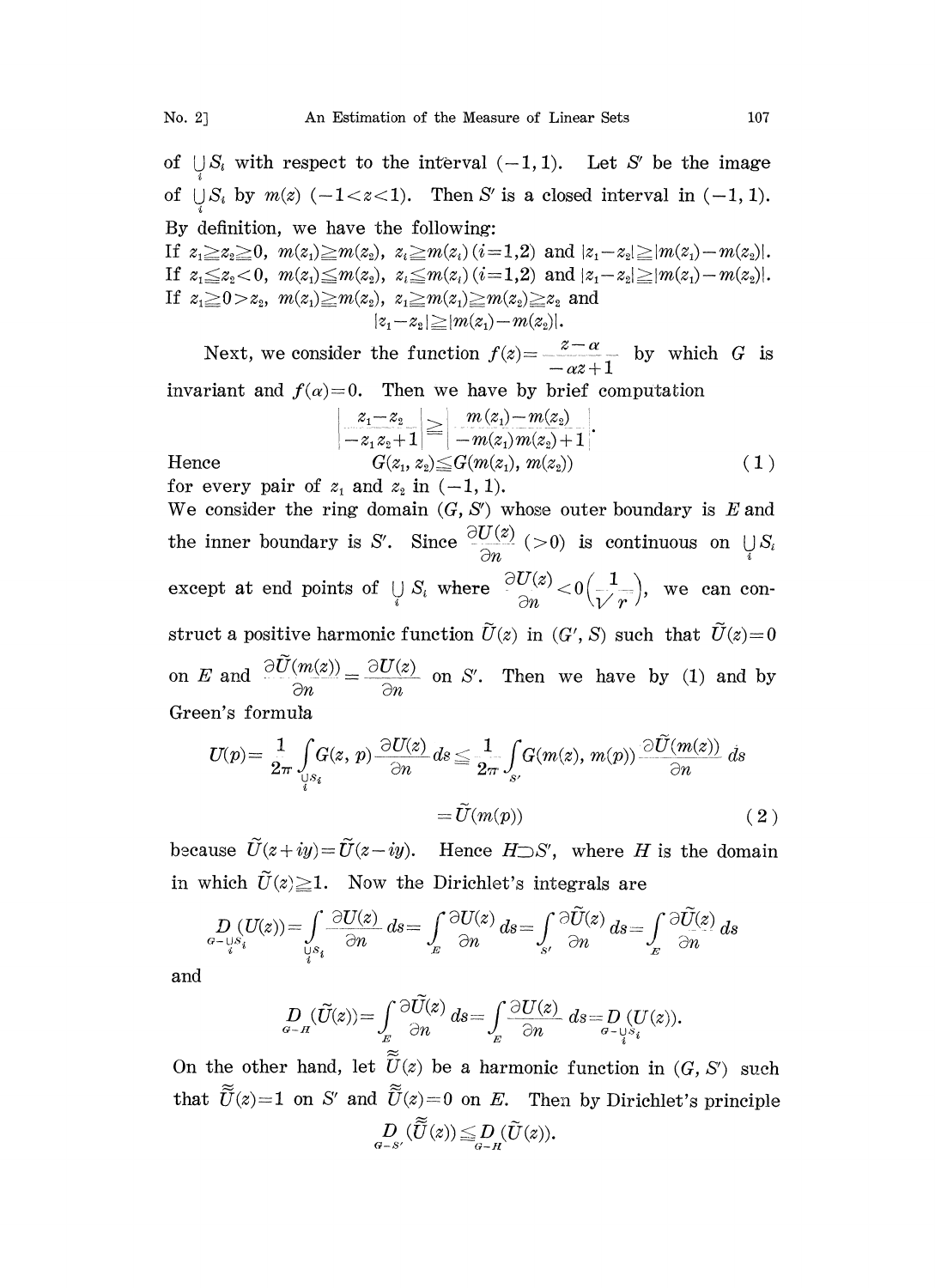## 108 **Z. KURAMOCHI** [Vol. 32,

Translate  $S'$  to a closed interval S so that S lies symmetrically with respect to the origin. Then we obtain a ring domain  $(G, S)$  whose outer boundary is  $E$  and the inner boundary is  $S$ . We call it  $B$ -type domain. Let  $\hat{U}(z)$  be a harmonic function in  $(G, S)$  such that  $\hat{U}(z)=1$ on S and  $\hat{U}(z)=0$  on E. Then we have also  $D_{G-S}(\hat{U}(z)) \leq D_{G-S'}(\tilde{U}(z)) \leq$  $D_{G-\mathcal{Y}^S} (U(z))$  as above. Since mes S=mes ( $\bigcup_i S_i$ ), we have the following Lemma 1. Let  $(G, \bigcup S_i)$  and  $(G, S)$  be ring domains of types A

and B respectively such that  $mod(G, \bigcup S_i)=mod(G, S)$ . Then mes  $S \geq mes$  (US<sub>i</sub>).

It is clear that the ratio mes  $S/2$  is a decreasing function of  $mod(G, S)$ . We denote it by  $P(mod(G, S))$ . Therefore mes  $(\bigcup S_i)/2 \leq$  $\nonumber \operatorname{mes} S/2\!=\!P\left(\operatorname{mod}\left(G,\,S\right)\right)\!=\!P\left(\operatorname{mod}\left(G,\;\cup\;S_{i}\right)\right)\!.$ 

Let  $(G, S)$  be a ring of type B, where S is a closed interval  $[-p, p]$  and consider the function  $f(z) = \sqrt{\frac{1+p}{2p}} \left(\frac{z+p}{z+1}\right)$  mapping  $(G, S)$ to a ring domain  $(\infty, 0, r, \frac{1}{r})$  (where  $r=\sqrt{\frac{2p}{1+n}}$ ) whose outer boundary is the union of closed intervals  $[\infty, 0]$  and  $\begin{bmatrix} 1 \\ r \end{bmatrix}$ ,  $\infty$  and the inner boundary is  $\left[0,\frac{1}{r}\right]$ . Let D be a rectangle:  $Im\ z\geq 0$  with vertices  $\infty$ , 0, r and  $\frac{1}{r}$  and let mod  $(D)^{2}$  be its modulus. Then mod  $(G, S) =$ <br>2 mod  $(D)$ . To estimate the ratio mes  $S/2 (= p)$ , when mod  $(G, S) \rightarrow 0$ <br>in other words when  $p \rightarrow 1$ , we consider the behaviour of mod  $(D)$  as  $2 \mod(D)$ . To estimate the ratio mes  $S/2 (=p)$ , when  $\mod(G, S) \rightarrow 0$ in other words when  $p\rightarrow 1$ , we consider the behaviour of mod (D) as  $r\rightarrow 1$ .

$$
Lemma \ \ 2. \qquad \qquad \overline{\lim\limits_{r \to 1}} \ mod \left( D \right) log \ -\frac{1}{1-r} \leqq \frac{\pi^2}{2}.
$$

By Schwarz-Christoffel's transformation, we have

$$
\mod(D) = \pi \int_{r}^{1} \frac{dt}{\sqrt{t(t-r)(1-rt)}} \bigg/ \int_{0}^{r} \frac{dt}{\sqrt{t(r-t)(1-rt)}}.
$$
 (3)

We take  $1-r$  and  $\delta > 0$  small enough and divide the integral in the denominator into two parts:

$$
\int_0^r = \int_0^{r-\delta} + \int_{r-\delta}^r.
$$

2) We map the rectangle  $D: \left[\infty, 0, \frac{1}{r}, r\right]$  onto a ring  $|\zeta|=1$  and  $1 \leq \zeta \leq e^m$  correspond to  $[0, r]$ ,  $\left[\frac{1}{r}, \infty\right]$  and the union of  $\left[r, \frac{1}{r}\right]$  and  $[\infty, 0]$ respectively. In this case, we define mod  $D$  by the modulus of this ring, i.e. by  $m$ .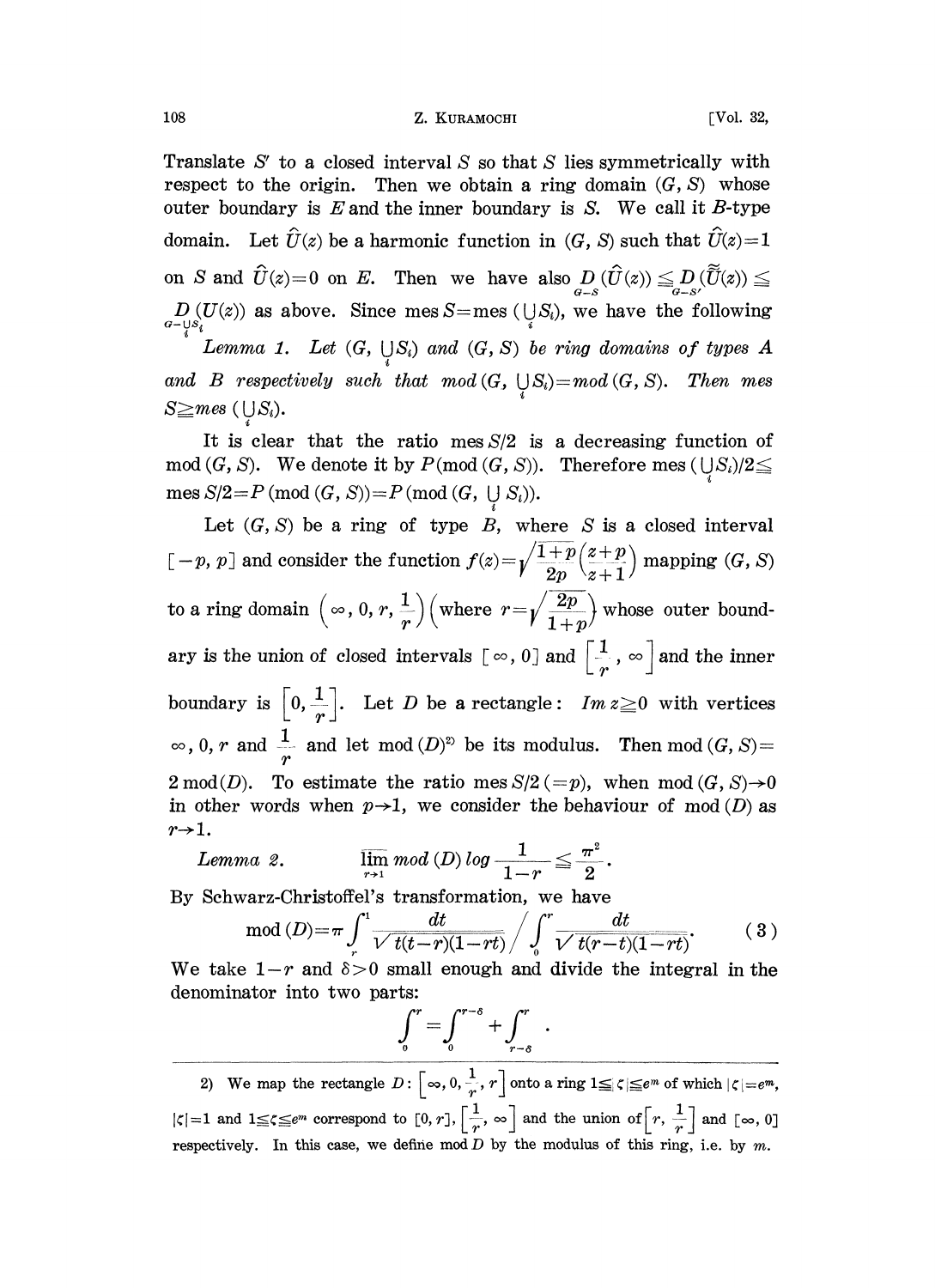Then

$$
2\sqrt{\frac{r}{r-\delta}} = \frac{1}{\sqrt{r}} \int_{0}^{r-\delta} \frac{dt}{\sqrt{t}} < \int_{0}^{r-\delta} < \frac{1}{\delta\sqrt{r}} \int_{0}^{r-\delta} \frac{dt}{\sqrt{t}} = \frac{2}{\delta} \sqrt{\frac{r-\delta}{r}},
$$
  

$$
\frac{1}{\sqrt{r}} \int_{r-\delta}^{r} \frac{dt}{\sqrt{(r-t)(1-rt)}} < \int_{r-\delta}^{r} < \frac{1}{\sqrt{r-\delta}} \int_{r-\delta}^{r} \frac{dt}{\sqrt{(r-t)(1-rt)}}
$$
  

$$
\int_{r-\delta}^{r} \frac{dt}{\sqrt{(r-t)(1-rt)}} = \frac{2}{\sqrt{r}} \left[ \log \left( \sqrt{\delta} + \sqrt{\frac{1}{r} - r + \delta} \right) - \log \sqrt{\frac{1}{r} - r} \right].
$$
  
Hence 
$$
\frac{1}{r} \log \frac{1}{1-r} + m_1(r, \delta) < \int_{0}^{r} < \frac{1}{\sqrt{r(r-\delta)}} \log \frac{1}{1-r} + m_2(r, \delta) \quad (4)
$$

where  $m_{\nu}(r, \delta)(\nu=1, 2)$  remains bounded for r and  $\delta$ . On the other hand,

$$
\frac{1}{\sqrt{r}} \int_{r}^{1} \frac{dt}{\sqrt{(t-r)(\frac{1}{r}-t)}} < \int_{r}^{1} < \frac{1}{r} \int_{r}^{1} \frac{dt}{\sqrt{(t-r)(\frac{1}{r}-t)}},
$$
\n
$$
\int_{r}^{1} \frac{dt}{\sqrt{(t-r)(\frac{1}{r}-t)}} = -2 \Big[ \arctan\sqrt{\frac{1/r-t}{t-r}} \Big]_{r}^{1} = \pi - 2 \arctan\sqrt{\frac{1}{r}}.
$$

Hence

$$
\frac{1}{\sqrt{r}}\Big(\pi-2\arctan\sqrt{\frac{1}{r}}\Big) < \int_{r}^{1} < \frac{1}{r}\Big(\pi-2\arctan\sqrt{\frac{1}{r}}\Big). \qquad (5)
$$

Divide (5) by (4) and let r tend to 1,  $\delta$  being fixed. Then

$$
\frac{\sqrt{1-\delta}\,\pi^2}{2}\,\lim_{\overline{r+1}}\mathrm{mod}\,(D)\log\frac{1}{1-r}\!\leq\!\varlimsup_{r\to 1}\mathrm{mod}\,(D)\log\frac{1}{1-r}\!\leq\frac{\pi^2}{2}.
$$

Since  $\delta$  was can be chosen arbitrarily small, our assertion follows when we let  $\delta$  tend to 0.

Put  $\mathfrak{M} = \text{mod } (G, \bigcup_{i} S_i)$ . We consider  $P(\mathfrak{M})$ , when  $\mathfrak{M} \rightarrow 0$ , i.e.  $p \rightarrow 1$ ; and r->1. In this case, since  $r=\sqrt{\frac{2p}{1+p}}$ , and by Lemma 2, we have

a brief computation

$$
\frac{\text{mes }(\mathop{\cup}\limits_{i} S_{i})}{2} \hspace{-0.3cm}\leq P(\mathfrak{M})\hspace{-0.5cm}=\hspace{-0.5cm}p\hspace{-0.5cm}=\hspace{-0.5cm}\frac{r^{2}}{1\hspace{-0.5cm}-\hspace{-0.5cm}r^{2}}\hspace{-0.3cm}\leq\hspace{-0.3cm}\frac{(e^{-\frac{\pi^{2}}{10}}\hspace{-0.5cm}-\hspace{-0.5cm}1)^{2}}{2\hspace{-0.5cm}-\hspace{-0.5cm}(e^{-\frac{\pi^{2}}{10}}\hspace{-0.5cm}-\hspace{-0.5cm}1)^{2}}\hspace{-0.3cm}=\hspace{-0.3cm}1\hspace{-0.5cm}-\hspace{-0.5cm}\epsilon_{n},
$$

where  $\varepsilon_n \geq e^{-\frac{\pi^2}{20}}$ .

Proof of the theorem. Let  $G_{i_1,i_2,\dots,i_n}$  be one of ring domains which are the components of  $R_{n+1}-R_n$  whose outer boundary is  $\prod_{i_1, i_2, \dots, i_n}$  and the inner boundary is  $\bigcup_{i_{n+1}} \Gamma_{i_1, i_2, \dots, i_n, i_{n+1}}$ . Let  $L_{i_1, i_2, \dots, i_n}$  and  $L_{i_1, i_2, \dots, i_n, i_{n+1}}$  be segments on the real axis contained in  $\prod_{i_1, i_2, \dots, i_n}$  and  $\Gamma_{i_1,i_2,\cdots,i_n,i_{n+1}}$  respectively. Let  $L_{i_1,i_2,\cdots,i_n}$  be the complementary set of  $L_{i_1,i_2,\dots,i_n}$  with respect to the real axis. Then since every  $\Gamma_{i_1,i_2,\dots,i_n}$  is convex, by assumption, we have